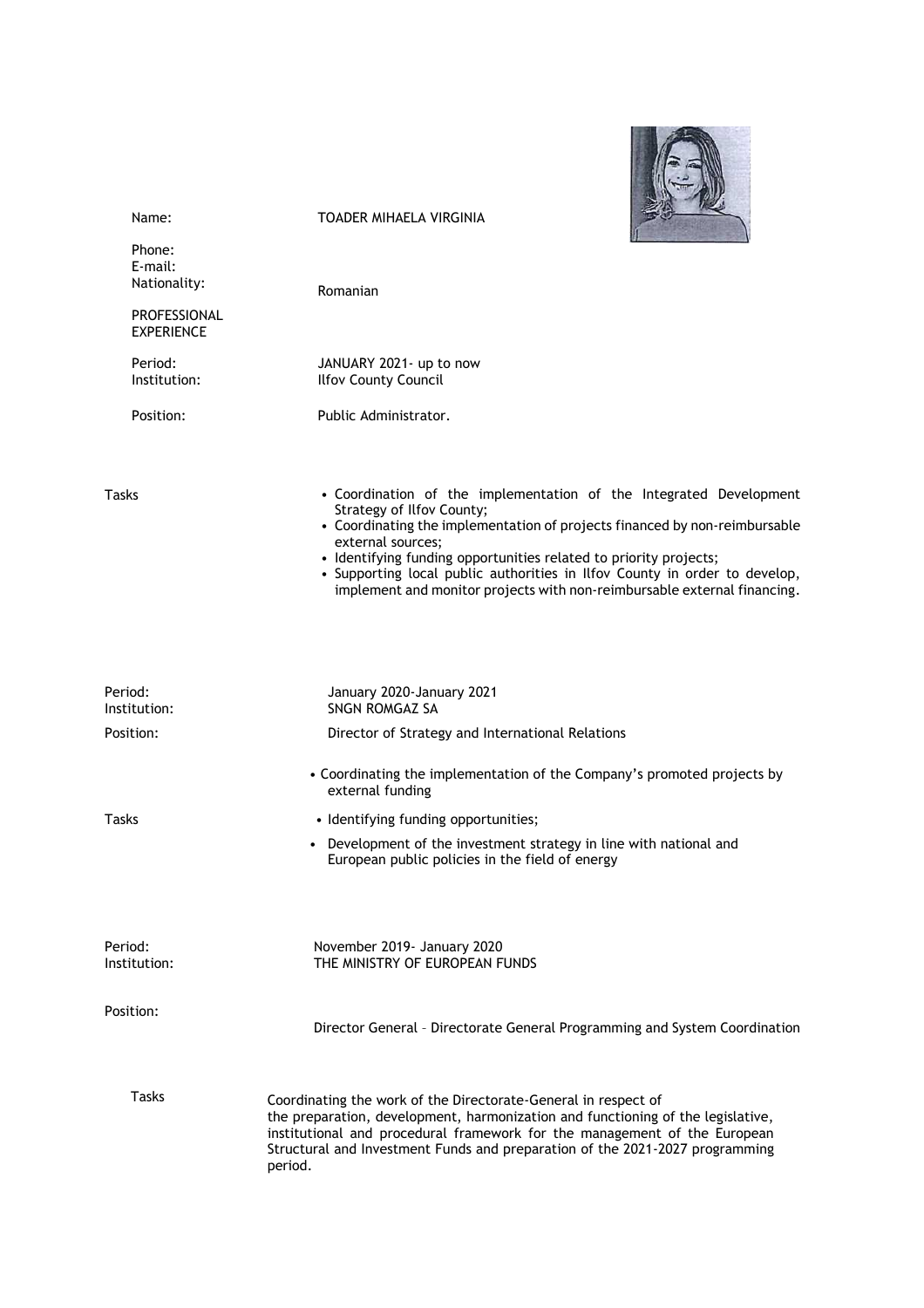| Period:<br>Institution:              | April 2018 - November 2019<br>THE MINISTRY OF EUROPEAN FUNDS                                                                                                                                                                                                                                                                                                                                                                                                                                                                                                                                                                                                                                                                                                                                                                                                                                                                          |
|--------------------------------------|---------------------------------------------------------------------------------------------------------------------------------------------------------------------------------------------------------------------------------------------------------------------------------------------------------------------------------------------------------------------------------------------------------------------------------------------------------------------------------------------------------------------------------------------------------------------------------------------------------------------------------------------------------------------------------------------------------------------------------------------------------------------------------------------------------------------------------------------------------------------------------------------------------------------------------------|
| Position:                            | Secretary of State                                                                                                                                                                                                                                                                                                                                                                                                                                                                                                                                                                                                                                                                                                                                                                                                                                                                                                                    |
| Tasks:                               | Ensuring the coordination of the following structures within the Ministry<br>of European Funds:<br>Directorate-General for European Human Capital Programs<br>$\overline{\phantom{0}}$<br>Directorate-General for System Programming and Coordination<br>SMIS and IT coordination department<br>European and International Cooperation Directorate<br>Coordination of the fields for programming, management, monitoring and<br>control of the use of the non-reimbursable financial assistance granted to<br>Romania by the European Union for the following programs:<br>- Sectoral Operational Program "Development of Human Resources",<br>- Human Capital Operational Program,<br>- Institutional twinning and technical assistance programs with countries<br>receiving non-reimbursable funding from the European Union,<br>- Institutional twinning and technical assistance programs and PHARE,<br>ISPA pre-accession funds. |
| Period:<br>Institution:<br>Position: | July 2017-March 2018<br>MINISTRY OF REGIONAL DEVELOPMENT, PUBLIC ADMINISTRATION AND<br><b>EUROPEAN FUNDS</b><br>Secretary of State                                                                                                                                                                                                                                                                                                                                                                                                                                                                                                                                                                                                                                                                                                                                                                                                    |
| eTasks:                              |                                                                                                                                                                                                                                                                                                                                                                                                                                                                                                                                                                                                                                                                                                                                                                                                                                                                                                                                       |
|                                      | Coordination of the fields for the programming, coordination,<br>monitoring and control of the use of the non-reimbursable financial aid granted<br>to Romania by the European Union, for the programs provided in art. 4 para. (1),<br>$(5)$ , $(6)$ , $(7)$ , $(8)$ and $(9)$ of the Government Decision no. 15/2017, except for the<br>Operational Program for Helping the Disadvantaged Persons (POAD) and the<br>programs managed within the Directorate-General for European Territorial<br>Cooperation.<br>Coordinating the work on the future of the Post 2020 Cohesion Policy.<br>Representation of the Ministry of Regional Development, Public<br>Administration and European Funds in the activities carried out in the Romanian<br>Parliament, in the field of European funds.                                                                                                                                           |
| Period:<br>Institution:              | February 2017- July 2017<br>MINISTRY OF REGIONAL DEVELOPMENT, PUBLIC ADMINISTRATION AND<br>EUROPEAN FUNDS                                                                                                                                                                                                                                                                                                                                                                                                                                                                                                                                                                                                                                                                                                                                                                                                                             |
| Position:                            | Director General, Directorate-General for Programming, SMIS, System<br>Coordination and Evaluation of European Programs                                                                                                                                                                                                                                                                                                                                                                                                                                                                                                                                                                                                                                                                                                                                                                                                               |
| Tasks:                               | • Coordinating the preparation and development of the programmatic framework<br>for the management of the ESI, FEAD Funds, as well as of the instruments related<br>to the EU's neighbourhood and enlargement policy.                                                                                                                                                                                                                                                                                                                                                                                                                                                                                                                                                                                                                                                                                                                 |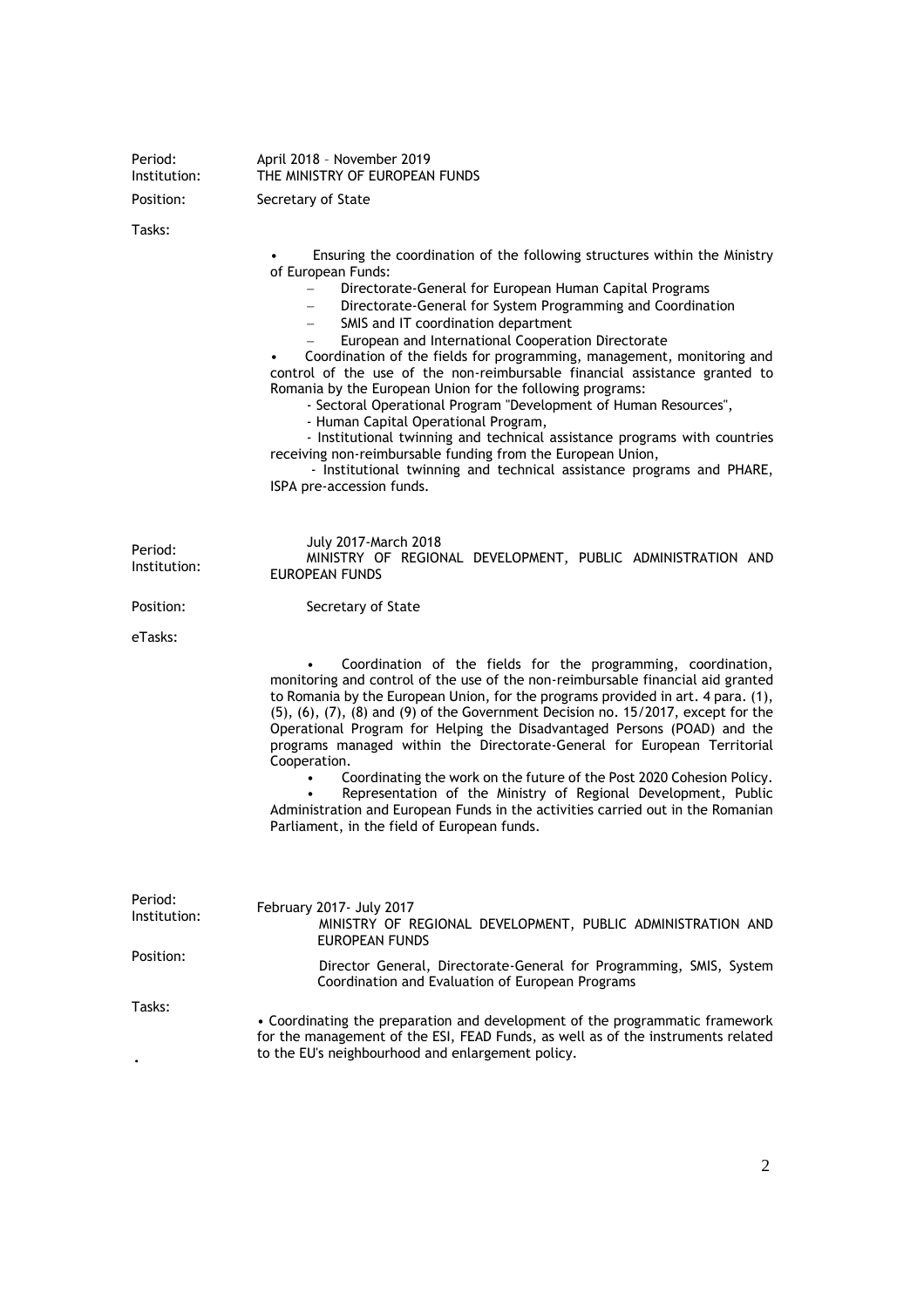• The coordination at the MRDPA level of the preparation and revision of the National Reform Program (PNR), respectively provision of input regarding the implementation of the structural instruments / ESI Funds;

• Coordinating the preparation of Romania's position and representation in the Steering Committee for the European Structural and Investment Funds (COESIF), in the Expert Group for the European Structural and Investment Funds (EGESIF), the Working Group for Structural Measures (SWAP) and, as appropriate in other groups organized at the level of the European Commission / EU Council;

• Coordination at the level of MRDPAF of the activities regarding the Romanian Presidency of the EU Council starting with the first semester of 2019;

• Preparation of reports, information, summaries on the issue of ESI Funds, in line with the relevant competencies, in collaboration with the other structures of the ministry;

• Collaborates with the Directorate-General for Legal, Parliamentary Relations and European Affairs to substantiate and develop answers to questions and interpellations addressed to the ministry's management by members of the Parliament, according to the competences of the Directorate-General, including horizontal funding opportunities;

• Coordinating Romania's participation in the Connecting Europe Facility;

• Monitoring the implementation of projects financed under the Connecting Europe Facility;

• Ensuring the efficient management of the funds allocated through the MDRAPFE budget for the national public contribution to the implementation of the projects financed under Connecting Europe Facility;

• Coordination at national level of the JASPERS Technical Assistance Program and monitoring the development by the management authorities of the portfolio of projects supported by JASPERS;

• Coordination of technical assistance received by Romania within the agreements with International Financial Institutions (IFIs) as support for the implementation of structural instruments / ESI funds;

• Coordinating the implementation of financial instruments used in programs financed by ESI funds;

• Ensuring the relationship with the European Commission as well as the coordination of the authorities and bodies with a role in the management of the Structural Instruments and the EMFF, in accordance with art. 123 (8) of Regulation 1303/2013; • Development of guidelines and instructions on the regulation of procedures for the management of structural instruments and ESI Funds, ensuring a unified approach to the procedural framework;

• Organizes and participates in the annual meetings with the European Commission to review the progress of the implementation of the programs and coordinates the actions taken following the comments made by the European Commission as a result of these meetings;

- Coordinating the evaluation process of the implementation of structural instruments and ESI Funds, including through evaluations of an operational and / or strategic nature;
- Planning, coordination, development, monitoring, administration and maintenance of information management systems - SMIS / MySMIS (SMIS-CSNR, SMIS-CSNR2, SMIS2014 +, Art4SMIS, MySMIS, MySMIS2014 etc.), at the level of operating system and database data / application server, as well as at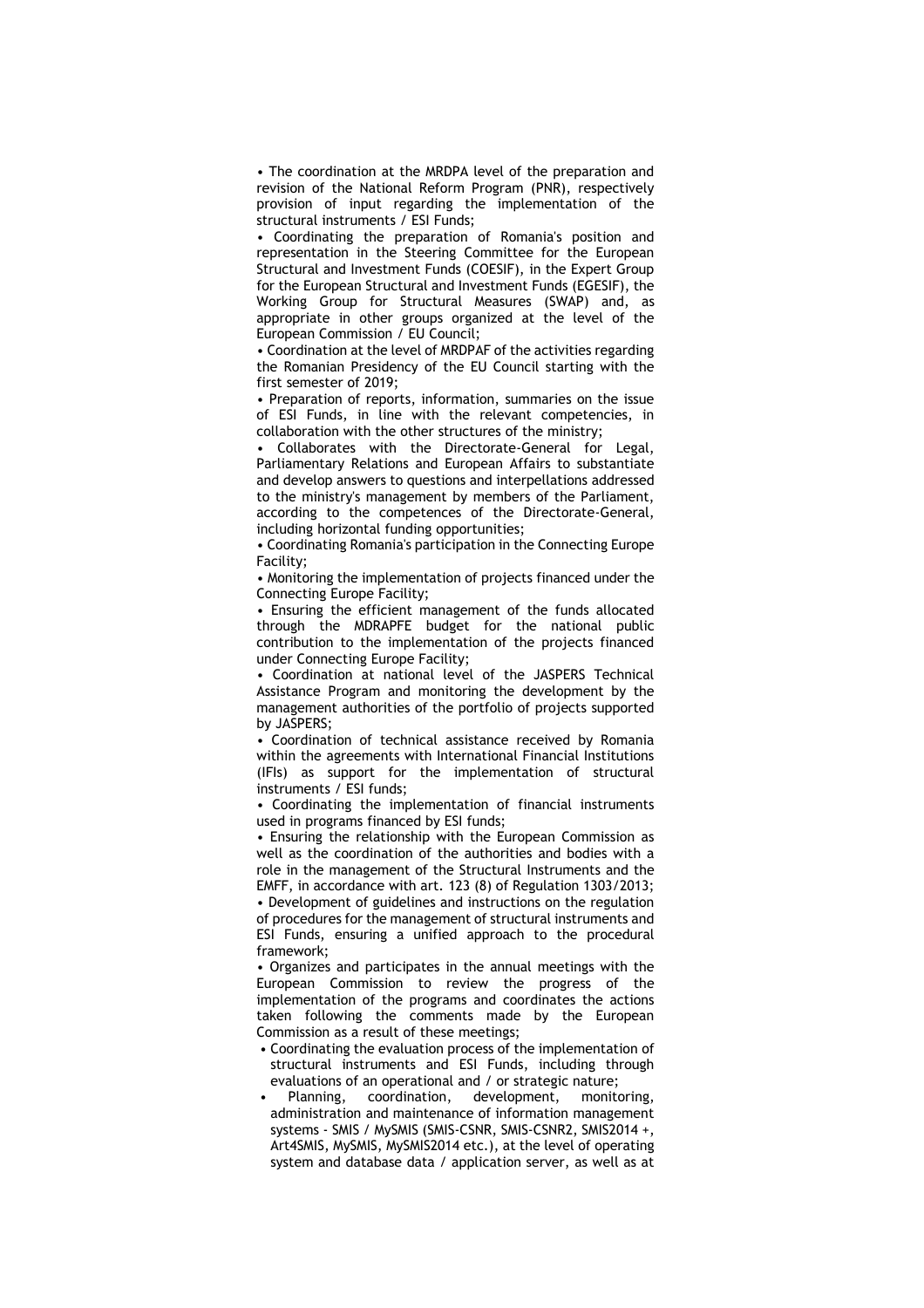the level of the related national communications infrastructure (SMIS network);

• Ensuring the analysis of the development requirements SMIS2014 + / MySMIS2014, in order to create and develop the IT applications necessary for the implementation of the ESI Funds.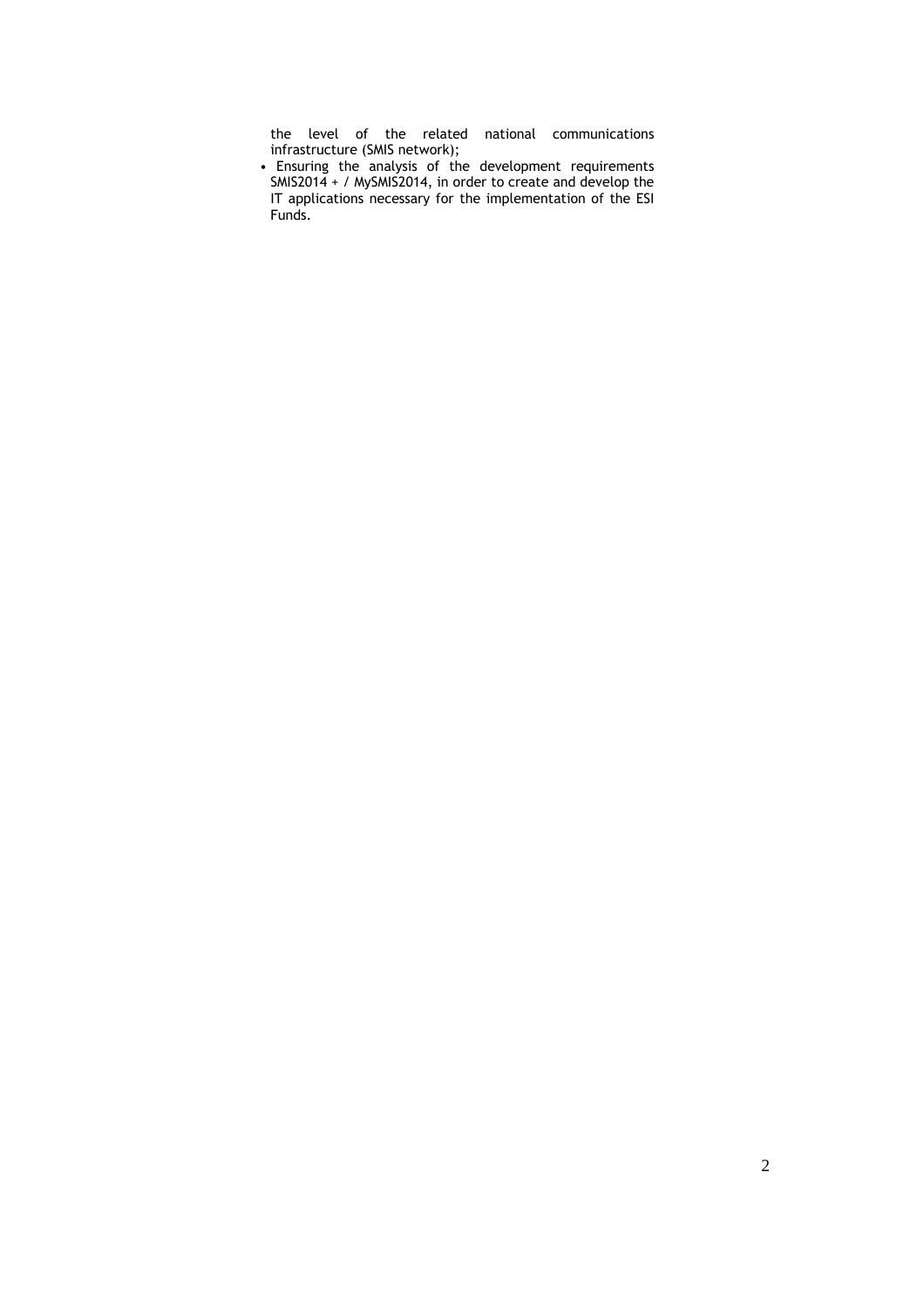Period: Institution:

January 2017 – February 2017 THE MINISTRY OF REGIONAL DEVELOPMENT, PUBLIC ADMINISTRATION AND EU FUNDS

Position: Delegated Minister for EU Funds

Tasks:

• Coordinating the preparation, development, harmonization and functioning of the legislative, institutional and procedural framework for the implementation, management and control of structural instruments 2007-2013 and of the European Structural and Investment Funds 2014- 2020, the PHARE and ISPA pre-accession instruments, the Interim Financial Instrument Transition Facility, the European Economic Area Financial Mechanism 2004-2009, the European Economic Area Financial Mechanism 2009-2014, the Financial Mechanism of the European Economic Area 2014-2021, the Norwegian Cooperation Program for Growth and Sustainable Development 2004-2009, the Norwegian Financial Mechanism 2009-2014 and the Norwegian Financial Mechanism 2014-2021;

- Coordinating the process of elaboration, negotiation, modification, monitoring and evaluation of the implementation of the Partnership Agreement 2014-2020, of the programs financed by the European Structural and Investment Funds 2014-2020 and by the financial mechanisms of the European and Norwegian Economic Area 2009-2014, by the financial mechanisms of the European and Norwegian Economic Area 2014-2021;
- Coordinating the structure responsible for designating the entities involved in the management and control system of the European Structural and Investment Funds 2014-2020 and ensuring communication with the European Commission in its field of activity and in coordinating and monitoring the activities of designated bodies, according to art. 123 para. (8) of Regulation (EU) no. 1.303 / 2013 of the European Parliament and of the Council of 17 December 2013 laying down common provisions on the European Regional Development Fund, the European Social Fund, the Cohesion Fund, the European Agricultural Fund for Rural Development and the European Fishery and Maritime Fund, and laying down general provisions on the European Regional Development Fund, the European Social Fund, the Cohesion Fund and the European Fishery and Maritime Affairs Fund and repealing Regulation (EC) No. 1.083 / 2006 of the Council;
- Methodological coordination and monitoring of Romania's participation in European programs and initiatives managed centrally by the European Commission;
- Management of projects financed by
- Connecting Europe Facility 2014-2020.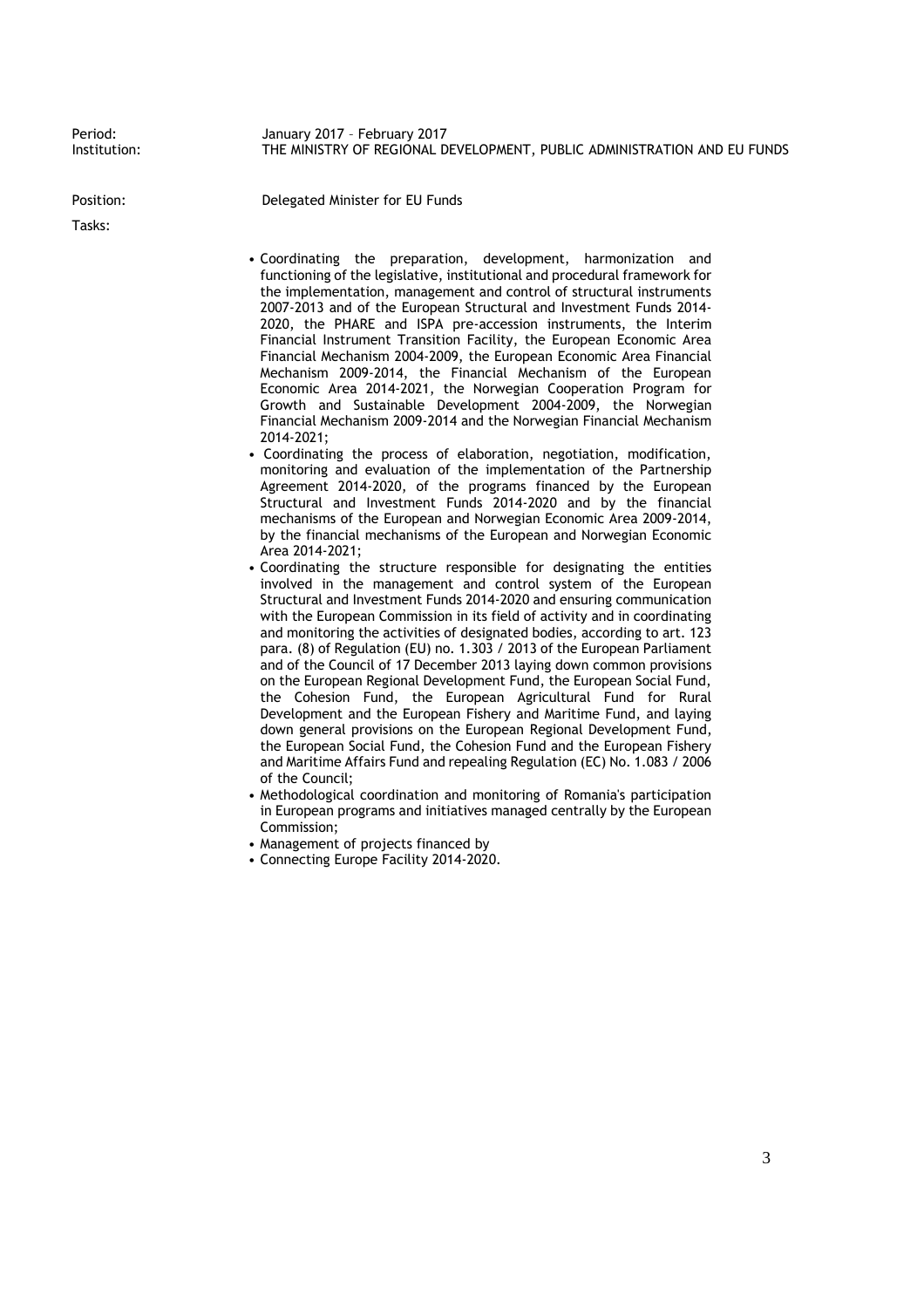Period: Institution:

MARCH 2013 - JANUARY 2017 MINISTRY OF EUROPEAN FUNDS

Position: Director general, General Division for Analysis, Programming and Evaluation

Tasks: • Coordination of the technical team at the level of the central public administration for the preparation of the Partnership Agreement between Romania and the European Commission for the implementation of the Structural and Investment Funds 2014-2020;

• Coordination of the technical team at the level of the central public administration for the preparation of the operational programs 2014- 2020;

• Coordination of technical negotiations carried out together with the services of the European Commission for the implementation of the Structural and Investment Funds 2014-2020;

• Coordination of the preparation of the preparatory documents for the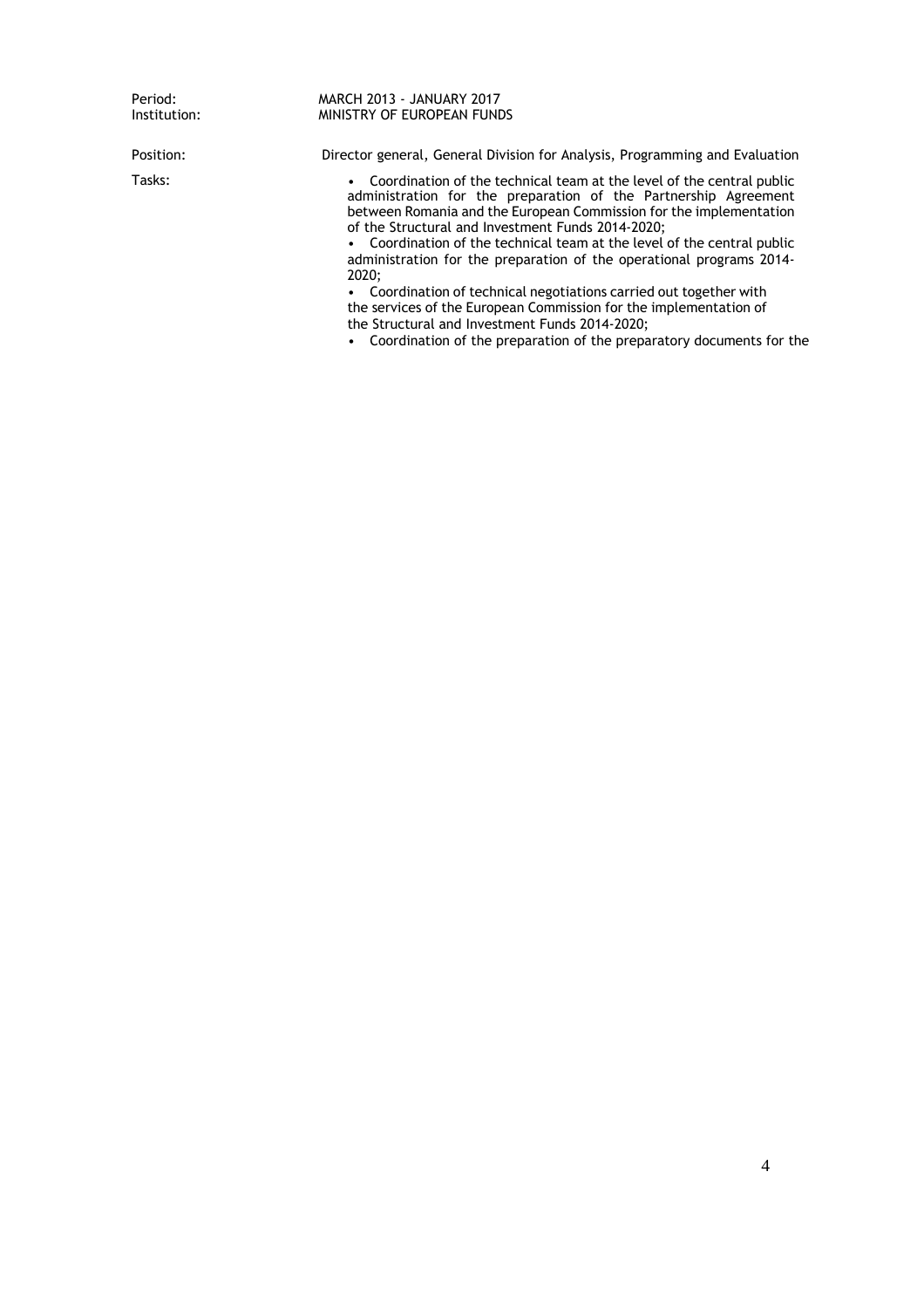Official position of Romania in all matters on the COREPER II agenda and in other working groups assisting the European institutions;

- Preparation of Romania's official position towards the EC regulations 2014-2020;
- Coordination of the ex-ante evaluation on the use of financial instruments from FESI 2014-2020;
- Coordination by the MEF of the relationship with international financial institutions, including the implementation of financial instruments;
- Representation of the MEF in the inter-institutional working group for the operationalization of a Development Bank in Romania;
- Monitoring the implementation of ex-ante conditionalities for the implementation of FESI 2014-2020;
- Coordinating the development of the performance-based evaluation system for the staff involved in the FESI management system;
- Coordination of the National Contact Point for Romania;
- Representation of Romania in the meetings for Cohesion Policy, organized by the European Council;
- Coordinator of the Romanian delegation in the Steering Committee for FESI;
- Coordination of the implementation of projects financed by structural funds for which the General Division for Analysis, Programming and Evaluation is the beneficiary.

| Period:<br>Institution: | SEPTEMBER 2008 - MARCH 2013<br><b>GENERAL SECRETARIAT OF THE GUVERNMENT</b>                                                                                                                                                                                                                                                                                                                                                                                                                                                                                                                                                                                                                                                                                                                                                                                                                                                                                                                                                                                                                                                                                                                                                                                                                                                                                                                                                                                                                                                                                                                                                                                                                                                                   |
|-------------------------|-----------------------------------------------------------------------------------------------------------------------------------------------------------------------------------------------------------------------------------------------------------------------------------------------------------------------------------------------------------------------------------------------------------------------------------------------------------------------------------------------------------------------------------------------------------------------------------------------------------------------------------------------------------------------------------------------------------------------------------------------------------------------------------------------------------------------------------------------------------------------------------------------------------------------------------------------------------------------------------------------------------------------------------------------------------------------------------------------------------------------------------------------------------------------------------------------------------------------------------------------------------------------------------------------------------------------------------------------------------------------------------------------------------------------------------------------------------------------------------------------------------------------------------------------------------------------------------------------------------------------------------------------------------------------------------------------------------------------------------------------|
| Position:               | Director, Public Policies Division                                                                                                                                                                                                                                                                                                                                                                                                                                                                                                                                                                                                                                                                                                                                                                                                                                                                                                                                                                                                                                                                                                                                                                                                                                                                                                                                                                                                                                                                                                                                                                                                                                                                                                            |
| Tasks:                  | • Coordination of the technical team set up at the level of the General<br>Secretariat of the Government for monitoring and implementing the<br>structural reforms provided by the Memorandum of Understanding<br>concluded between the European Commission and Romania for granting<br>a loan of 5 billion euros;<br>• Ensuring communication with the representatives of the European<br>Commission regarding the monitoring of the conditionalities provided by<br>the Memorandum of Understanding with the European Commission;<br>• Director of the Coordinating and Managing Authority in Romania of the<br>European Union Solidarity Fund;<br>• Effective implementation at national level of the EUSF;<br>• Coordination of the Project Implementation Unit within the Public Policy<br>Division;<br>• Coordination of the Program Implementation Unit within the Public<br>Policy Division;<br>• Ensuring the management and supervision of the activities of the Public<br>Policy Division;<br>• Evaluation of the activity of the members of the Public Policy Division<br>• Participation in the Working Meeting preparatory to the Government<br>meeting;<br>• Participation in Government meetings;<br>• Ensuring the technical support of the Government's initiatives before the<br>Parliament, in the field of activity of the General Secretariat of the<br>Government;<br>• Participation in the inter-ministerial committees involved in the process<br>of elaborating public policies;<br>• Preparation of analyzes and syntheses in the field of public policies;<br>• Advising central public administration authorities in order to improve<br>their capacity in the context of the public policy preparation process |
|                         | $\epsilon$                                                                                                                                                                                                                                                                                                                                                                                                                                                                                                                                                                                                                                                                                                                                                                                                                                                                                                                                                                                                                                                                                                                                                                                                                                                                                                                                                                                                                                                                                                                                                                                                                                                                                                                                    |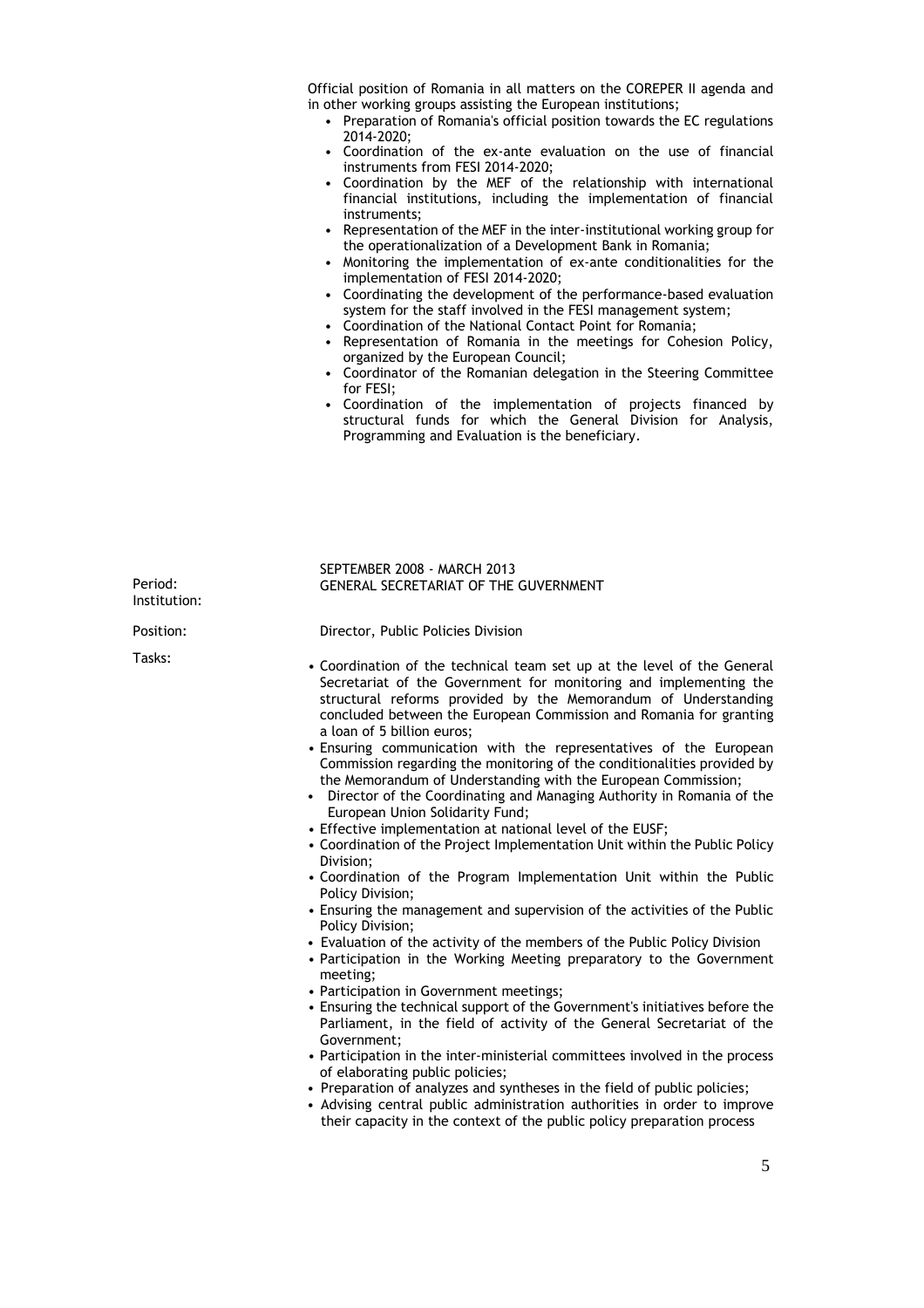• Participation in the selection of PHARE and POS assistance proposals and in the evaluation of tenders received in accordance with the legal provisions in force regarding public procurement • Negotiating the contractual clauses within the limits of the project sheets, in order to optimize the activities necessary to achieve the project objectives; • Planning and organizing in optimal conditions the activities approved through the financing programs; • Ensuring the exchange of information on the technical aspects of program implementation with the departments involved in the European Commission and the Ministry of Economy and Finance; • Participation in international meetings relevant to the object of activity of the PIU; • Participation at the level of the institution's management, related to the PHARE financial assistance activity and from the structural funds; • Drafting legal acts in the field of activity of the General Secretariat of the Government; • Analysis of the draft normative acts from the point of view of observing the formal conditions provided by the legal regulations in force in the field of legislative technique; • Issuing points of view regarding the compatibility of the draft normative acts with the provisions contained in the community and national legislation; • Preparation of draft legal acts in the field of activity of the General Secretariat of the Government; JUNE 2006 - SEPTEMBER 2008 GENERAL SECRETARIATE OF THE GOVERNMENT Adviser for European Affairs, Public Policy Division • Preparation of the system for planning and implementation of public policies; • Preparation of normative acts regarding the public policy system; • Monitoring compliance with public policy formulation procedures; • Ensuring technical assistance and training sessions for ministries, regarding the formulation of public policies as well as compliance with procedures in the field; • Preparation of the draft normative act regarding the amendment of Law no. 24/2000 regarding the norms of legislative technique, in order to correlate it with the European standards in the field; • Participating in the Preparation of the Government's Strategy for better regulation; • Implementation of the PHARE Twinning Project RO2003 / IB / OT / 10, 2003 / 005-551.03.03 "Strengthening the institutional capacity of the Romanian Government to manage public policies and the decisionmaking process" • Monitoring the implementation of Government Decision no. 775/2005 for the approval of the Regulation on the procedures for Preparation, monitoring and evaluation of public policies at central level, published in the Official Gazette no. 685 of July 29, 2005; • Preparation and monitoring of the implementation of the Government Decision no. 1361/2006 on the content of the instrument for presenting and motivating draft normative acts subject to Government approval, published in the Official Gazette no. 843 of October 12, 2006 • Preparation and implementation of the Government Decision no. 1226/2007 for the approval of the Regulation on the procedures at the Government level regarding the elaboration, presentation and endorsement of the draft normative acts, initiated by the Government Period: Institution: Position: Tasks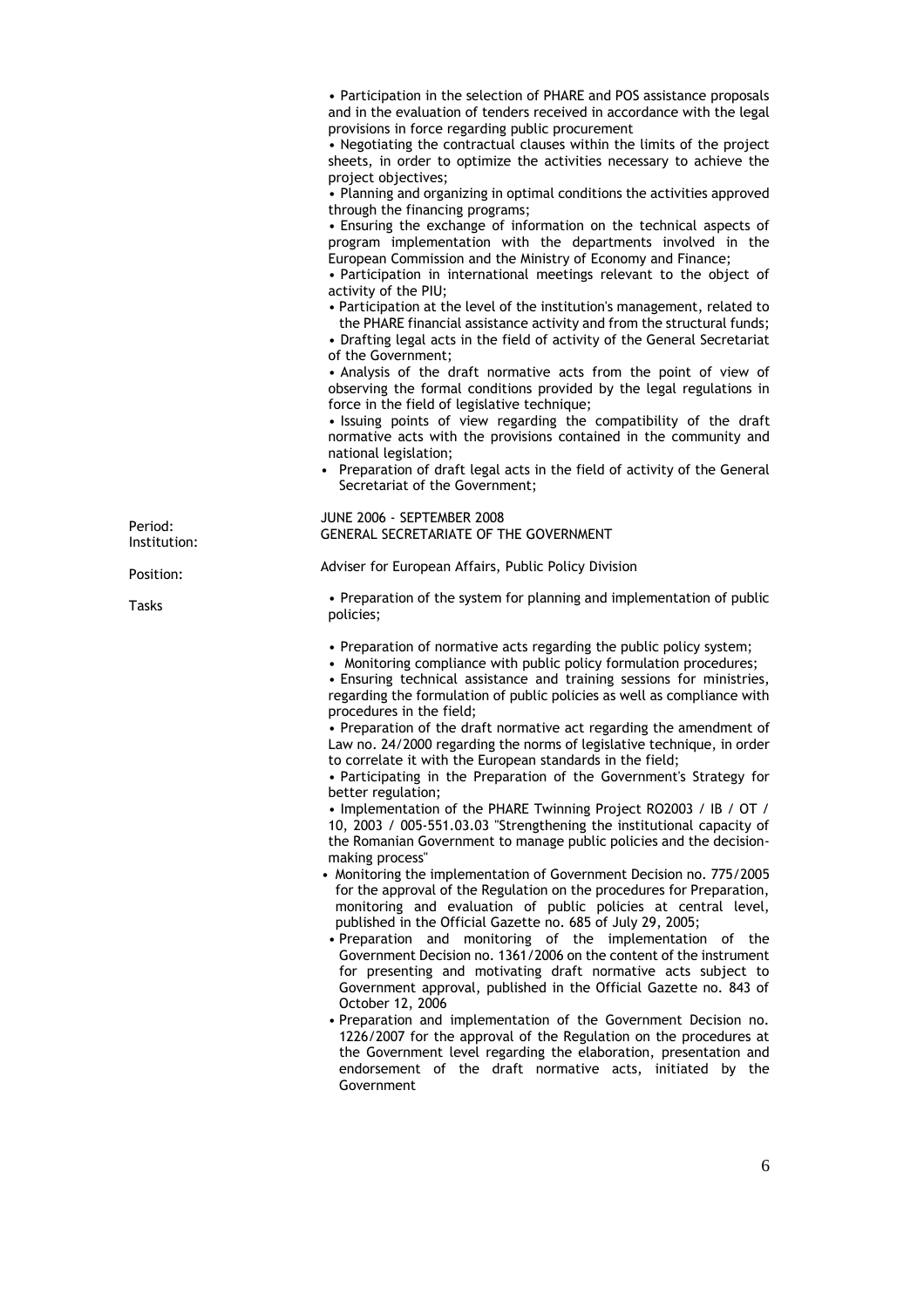| Period:<br>Institution:     | SEPTEMBER 2003 - JUNE 2006<br><b>GENERAL SECRETARIATE OF THE GOVERNMENT</b>                                                                                                                                                                                                                                                                                                                                                                                                                                                                                                                                                                                                                                                                                                                                                                                            |
|-----------------------------|------------------------------------------------------------------------------------------------------------------------------------------------------------------------------------------------------------------------------------------------------------------------------------------------------------------------------------------------------------------------------------------------------------------------------------------------------------------------------------------------------------------------------------------------------------------------------------------------------------------------------------------------------------------------------------------------------------------------------------------------------------------------------------------------------------------------------------------------------------------------|
| Position:                   | European Integration Adviser - Communication and Relations with<br><b>Parliament Division</b>                                                                                                                                                                                                                                                                                                                                                                                                                                                                                                                                                                                                                                                                                                                                                                          |
| Tasks:                      | • Participation in the organization of events organized by the<br>Government of Romania as follows:<br>- NATO Day-April 2, 2004;<br>- Europe Day - May 9, 2004;<br>- Meeting of Central and South-Eastern European Heads of State-23-25<br>May 2004;<br>- Inter-ministerial conference on the Danube cooperation process -<br>July 2004;<br>- Arts Festival - September 2004;<br>• Providing<br>assistance<br>procedures<br>of<br>protocol<br>on<br>for the Prime Minister's Office;<br>• Providing assistance on procedures of protocol for<br>the Minister Delegate for Coordination of the General Secretariat of<br>the Government;<br>• Monitoring the process of procurement of goods and services for<br>events coordinated by the General Secretariat of the Government;<br>• Providing translation services for the General Secretariat of the<br>Government. |
| Period:<br>Institution:     | SEPTEMBER 2002- SEPTEMBER 2003<br>ALCA INDUSTRIAL GROUP, ALCA TRICOT AND ALCA GURMAND                                                                                                                                                                                                                                                                                                                                                                                                                                                                                                                                                                                                                                                                                                                                                                                  |
| Position:                   | Legal Adviser                                                                                                                                                                                                                                                                                                                                                                                                                                                                                                                                                                                                                                                                                                                                                                                                                                                          |
| Tasks:                      | • Preparation of commercial contracts, legal opinions, syntheses and<br>analyses on legal issues for the three companies;<br>• Representation of these three companies at the National Trade<br>Register;<br>• Providing legal assistance in various fields such as civil law,<br>commercial law, labor law;<br>• Elaboration of acts regarding the labor law regarding the internal<br>organization, human resources management;<br>• Drafting any type of action or request in court, representing and<br>supporting the interests of clients before the public administration<br>authorities.                                                                                                                                                                                                                                                                       |
| <b>EDUCATION</b>            |                                                                                                                                                                                                                                                                                                                                                                                                                                                                                                                                                                                                                                                                                                                                                                                                                                                                        |
| OCTOBER 2003 - JULY<br>2005 | Master - "European Public Space"<br>National School of Political and Administrative Studies (SNSPA),<br><b>Bucharest</b><br>Romanian-Danish Business Academy, Public Administration Faculty                                                                                                                                                                                                                                                                                                                                                                                                                                                                                                                                                                                                                                                                            |
| OCTOBER 1998 - JULY<br>2002 | Degree in Legal Sciences<br>Nicolae Titulescu University<br>Law School                                                                                                                                                                                                                                                                                                                                                                                                                                                                                                                                                                                                                                                                                                                                                                                                 |
| PROFESSIONAL SKILLS         | Legal expertise in the field of private and public law;<br>Very good knowledge of organization and operation of public institutions                                                                                                                                                                                                                                                                                                                                                                                                                                                                                                                                                                                                                                                                                                                                    |